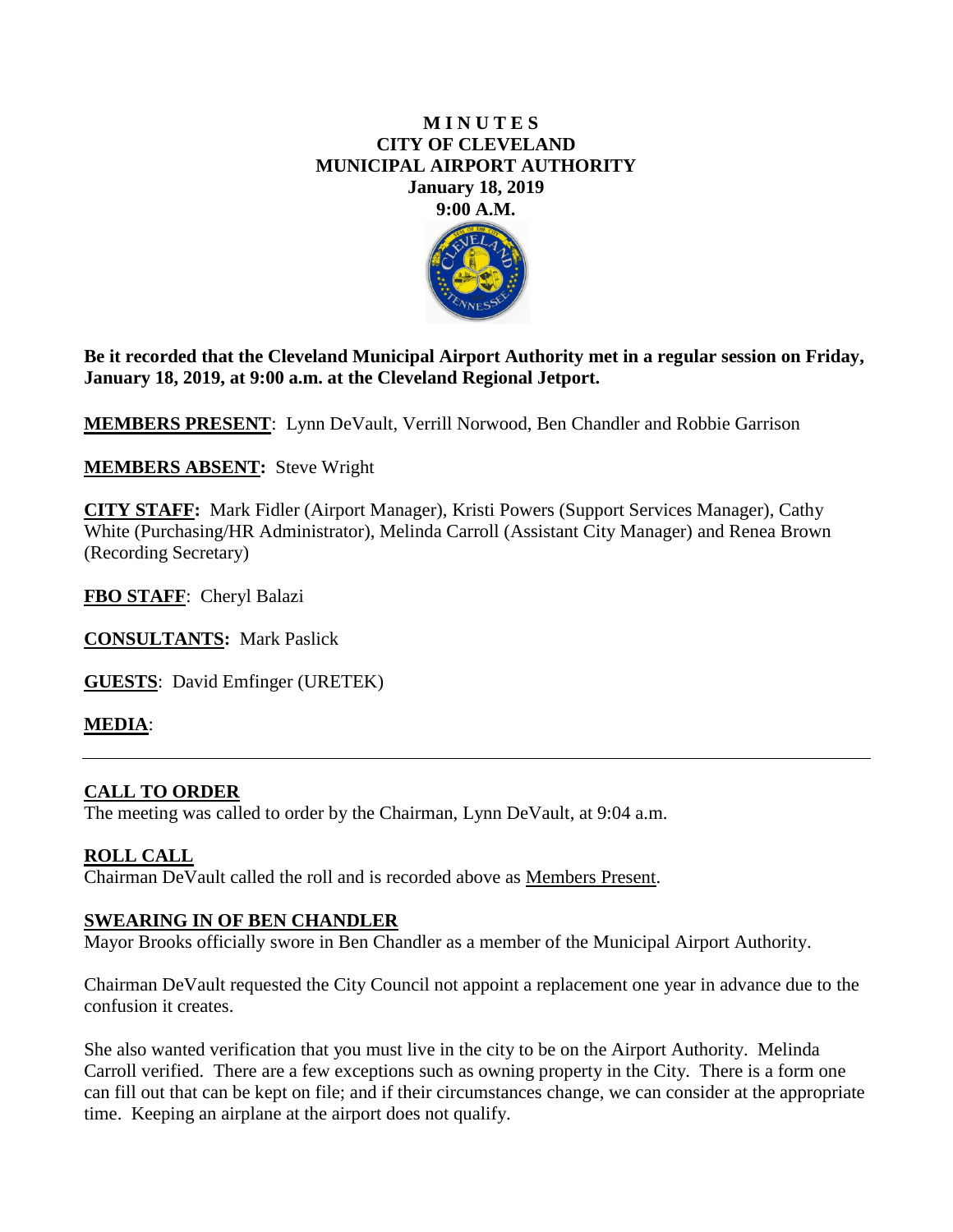# **ACCEPTANCE OF MINUTES**

**Chairman DeVault called for a motion to accept the minutes from the September 21, 2018, meeting. Mark Fidler asked for the minutes to be revised to read** (last two sentences on page 2 under Director's Report – Preston/Luken Hangar Update**) the request for installation of a canopy over covered parking was denied due to FAA Airport Design Standards. The proposed canopy would obscure required line of sight standards. Verrill Norwood so moved, seconded by Robbie Garrison and was unanimously passed.** 

# **UPDATES**

Director's Report

Runway Extension Project

Mark reported the painting started on November  $15<sup>th</sup>$  and was completed on the  $18<sup>th</sup>$ . The runway was only closed from 12:01 a.m. on November  $17<sup>th</sup>$  through 3:00 p.m. on November  $18<sup>th</sup>$ . The airport remained open. Emails or verbal communication was provided to customers informing them of the project status and NOTAMs were issued and updated periodically.

On November 19th, Steve Sears from Guardian Electric relocated the REIL's and PAPI's. The PAPI's will remain out of service until flight checked by the FAA at a date yet to be determined.

After a couple of attempts, RWY 21 GPS successfully passed flight check on December 7<sup>th</sup>. KRZR now has 200  $\frac{3}{4}$  stature mile minimums on both runways 3 and 21. This is the best you can get.

Per the FAA and TDOT-AERO's suggestion, signs were installed along the northern section of Lynn DeVault Parkway, perpendicular to the approach to runway 21. These signs advise motorists of potentially low flying aircraft.

The only remaining item for this project is the flight check for the PAPI's on 3 and 21.

## Director's Report

### Fuel Farm

Rebel Services determined that relays were at fault, which caused an electrification of the pump and other components. For no apparent reason, the pump would come on and continue running until power was disrupted to the system. After some rewiring and minor modification to the system, the problem appears to be resolved.

### Director's Report

Terminal Building Water Leak Repair

Repairs were completed by Bowman Construction Company. The source of the leak was caused by window shims that were not removed by the contractor when the wall was completed. \$3,983.00 was the total cost for repairs.

### Director's Report

### Hangar N-16 Fuel Leak

Last week while attempting to deliver jet fuel to the Voice of Evangelism's privately-owned fuel storage tank, the Perry Brothers Aviation Fuels driver attempted to offload nearly 7,650 gallons into the tank which only had approximately 6,600 gallons of room available. During the offload process, the driver noticed fuel escaping from the tank vents and inspection port seal. He immediately stopped the process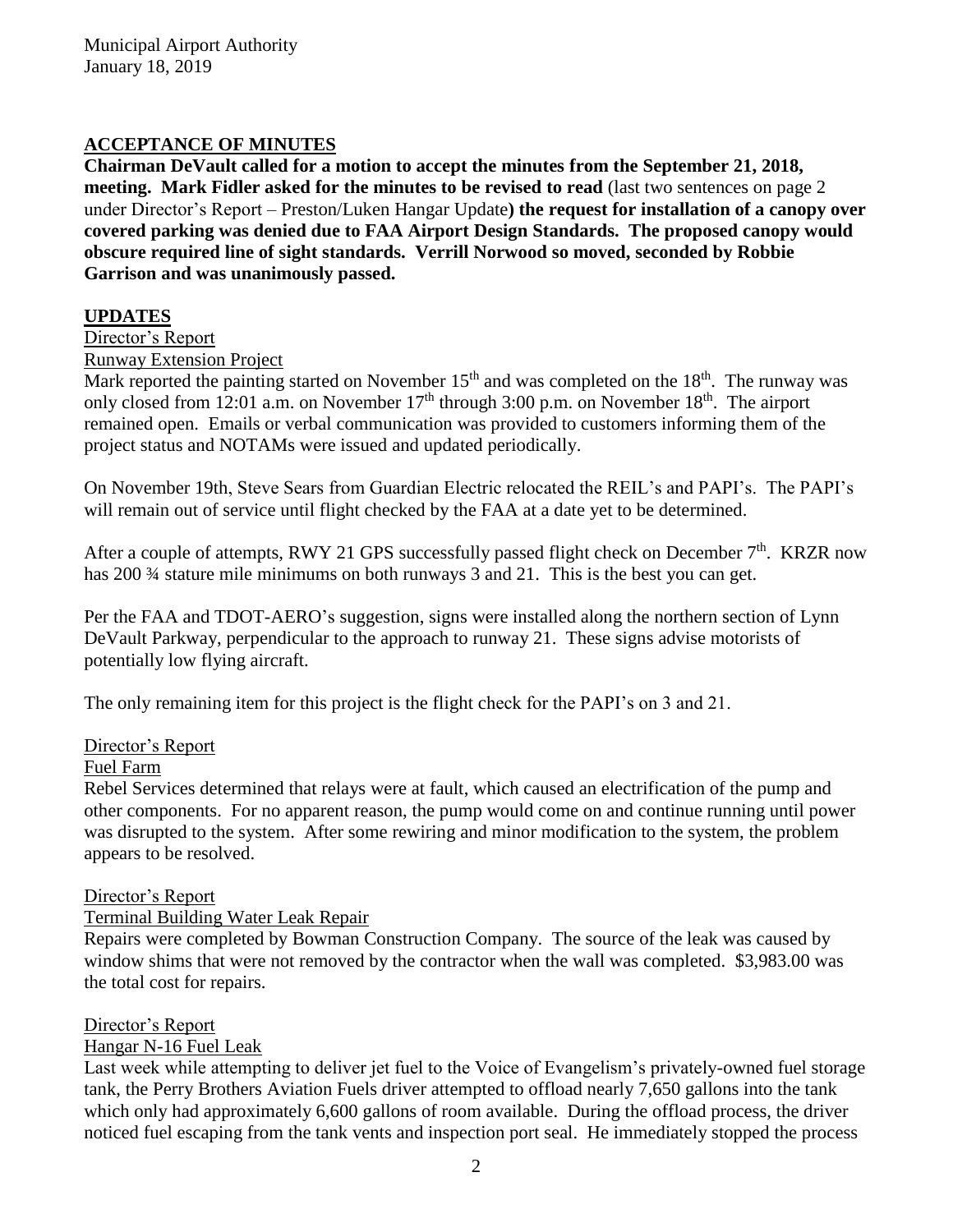and notified his employer. They notified the appropriate agencies of the spill and started the confinement and mitigation process of the spill. Employees of Environmental Management Specialists were dispatched to the scene, installing polyethylene film and oil dry compound to the fuel puddles as well as a containment ring to the storm sewer drain located forty-five feet away. EMS crews returned on Saturday morning, removing between three inches to three feet of topsoil to eliminate contaminated soil. The soil was then taken offsite for proper decontamination and disposal. Fresh topsoil was replaced and topped with seed, grass matting and straw.

## Director's Report

## Runway & Taxiway Subsidence Issues

Last summer, while conducting his daily inspection of the airport, he noticed a slight dip in the runway adjacent to intersection B2. Further inspection revealed that it spanned the width of the runway and ultimately transitioned across the parallel taxiway. The "subsidence" appears to be almost directly over the box culvert through which Chatata Creek runs from the western to eastern sides of KRZR. The subsidence measures in excess of one inch along the periphery of the runway in some locations. A request for project funding assistance has been submitted to TDOT.

URETEK was brought in to evaluate the situation. URETEK's representative, David Emfinger, was introduced.

Mr. Emfinger explained the Jetport's situation is a pretty common occurrence especially when a foreign object has been placed in the ground. What his company does is inject a polyurethane foam under the slabs and into the soil to increase the bearing compacity of the soil. All of their equipment is selfcontained within the work zone. By the time they remove their equipment, you can open back up to traffic.

Depending on which option you choose, it could take a couple of shifts to complete; but the runway can be reopened at the end of each shift. Option one is lifting the concrete and take the chance by not stabilizing the soil (approx. \$50,000-\$60,000); or option two, go ahead and do the soil stabilization as well and have a guarantee that it's a permanent fix (\$150,000). These prices are conservative.

Mark Fidler advised TDOT's recommendation was to go with the lesser of the two options. If the first attempt doesn't succeed, we haven't lost anything; we can come back and do the second process. There is a significant variance in the price of the two options.

Board Member Garrison wanted to know if there were cracks due to the process, who would be liable? Mr. Emfinger advised his company would be. He also advised he can't provide a warranty unless the soil stabilization option is performed.

PDC will be working with URETEK on the engineering.

TDOT will be participating 90% to the project.

### FBO Report

Cheryl reported:

- Fuel sales have slowed down due to the weather and holidays. They are hoping the weather in the spring will be better.
- They partnered with the AOPA (Aircraft Owner & Pilot Association) and the Rusty Pilots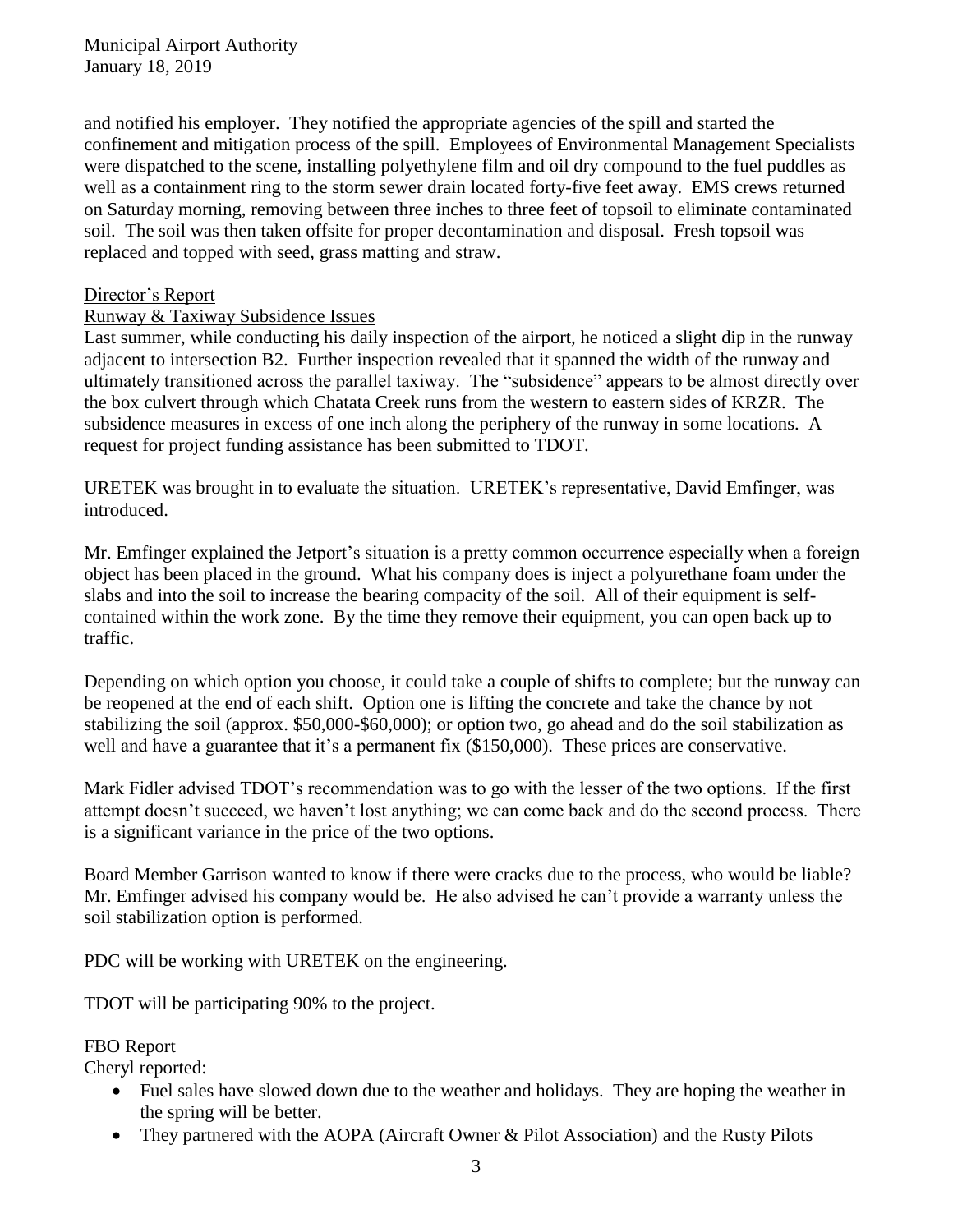Program. Eighteen people showed up and they were very impressed with the facility. They did get a couple of new students from the seminar.

• At the end of last month, they acquired a 1973 Cherokee 140 to add to their flight school. Since then, they have added eight or nine new students and several more are interested in doing Discovery Flights with them.

## **UNFINISHED BUSINESS**

### **NEW BUSINESS**

(A) Retro Motion Authorizing the Secretary/Treasurer to Sign a Request for Funding in the Amount of \$98,000 to Repair the Runway and Taxiway

(B) Retro Motion Authorizing the Secretary/Treasurer to Sign a Request to Extend the North Property Development Contract for an Additional 12 Months

### **Chairman DeVault called for a retro motion to approve both items A and B. Verrill Norwood so moved, seconded by Ben Chandler and was unanimously passed.**

### Discussion of Runway Protection Zone Easement

Mark Fidler visited the Moore's again last week. They once again gracefully declined our offer to either propose an easement or outright purchase their 18.72 acres the RPZ affects on their property.

During that conversation, Mark learned they had asked their attorney to interact with the City. We have not been able to confirm that contact has been made, but we do know who that is. Chairman DeVault may call him to see what information she may be able to provide him.

According to Mark Paslick, after they received the letter from the FAA, they have been proceeding. What they want is for you to own in fee simple or have an easement on the area in the Runway Protection Zone, but they also understand that may not be possible all the time. They requested we continue to strengthen the zoning regulations. What you currently have passed is a height zoning ordinance. This is used in every airport in the state of Tennessee provided by the FAA in the 1960's or 70's and was never corrected. The reason for all of this is in 2012, there was an interim guidance that came out of FAA on incompatible land uses in the RPZ. They are wanting you to put land use controls within the RPZ. The current zoning ordinances reference back to an airspace plan that you have in an airport layout plan. The airspace plan does not have runway protection zones on it. So, either you put the runway protection zones on the airspace plan or you reference back to both the airspace plan and the airport layout drawing. The best option is to amend the zoning ordinances.

He was asked to look for communities who are trying to pass this kind of zoning. Kentucky and Florida have the policing power that comes from the state itself. Florida has an individual and Kentucky has an Airport Zoning Board; in Tennessee, everyone has to have their own. This is brand new and there isn't a single airport in the state that has something like this. Volusia County, Florida has been the first he has seen to put this type of verbiage about the RPZ, defining it and defining uses in it; and it was passed. He is working with Mark Fidler on verbiage and revisions for the Authority's review. They need to first work with the County and then get it implemented with the City.

Some of the things that need to be added are anything that will entice a large group of people or have a large gathering of people such as corn mazes, group homes, schools, hospitals, and community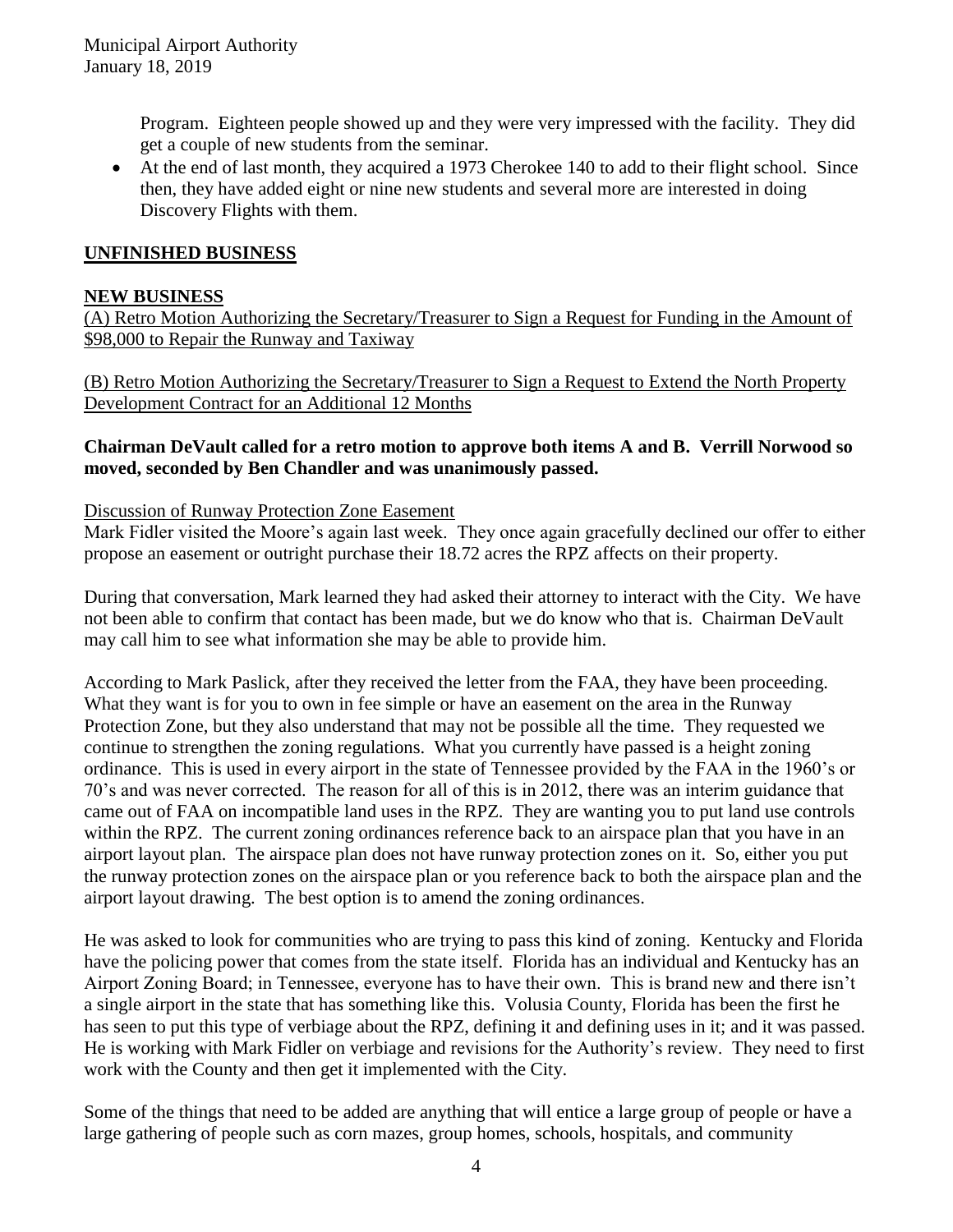Municipal Airport Authority January 18, 2019

residential developments and modular homes. There is a very fine line; you aren't telling a farmer he can't farm, you are just restricting things that are going to bother aircraft or be catastrophic in the event of a crash.

Another difficulty with runway protection zones is your airspace; it only changes when your runway extends. When it comes to RPZs, it's all dependent upon what your visibility minimums are. When your minimums change, and you get to three-quarters of a mile, your RPZs change. For example, an airport with a mile visibility has a small RPZ. One of their goals was to get a better approach, so they remove all of their obstructions; and the Flight Standards arm of the FAA says they now have a threequarter mile visibility approach. They don't speak to Memphis or Atlanta. Literally overnight, the RPZ turned into this large zone. They don't ask if your zoning is appropriate or if your RPZs are even clear. As far as Flight Standards is concerned, you don't have any obstructions to this approach. No one tells you to make changes. That's why it's so difficult; RPZs mention change. The verbiage you need to put in basically is saying there are ground base zones and imaginary surface zones. You don't want to have to go back every time your approaches get better. However, since there really is no room for expansion, he is recommending defining what the Jetport currently has.

Chairman DeVault asked if he saw our Land Use Restriction would be the same as the Volusia County. Mark agreed and also noted in the original definitions, you have to put in Runway Protection Zone and generally what it is; in the Airport Zones, you have to add the Runway Protection Zone description; and in the Land Use section, you have to add the uses that would be restricted.

Chairman DeVault asked for Mark to set up a calendar to make sure everything is in order before the requested time frame of the middle of April. Mark Fidler advised the County meets on the second Thursday of the month for zoning issues. They also meet on the second Friday for a working session and on the third Friday for a voting session assuming they have agenda items they need to address. The County requires a fifteen-day review period; and with the meeting times, it couldn't be successfully done in one month. Realistically, we are looking at the third Friday in March.

Mark Paslick believes the FAA will be flexible with the date; they just want to make sure you are moving.

### **BOARD MEMBER REPORTS**

**Lynn DeVault** – None

**Verrill Norwood** – None

**Steve Wright –** Absent

**Robbie Garrison –** None

**Ben Chandler –** None

#### **Adjournment**

The next monthly meeting is March  $15<sup>th</sup>$  at 9:00 a.m. Since there was no further discussion, Chairman DeVault adjourned the meeting at10:16 a.m.